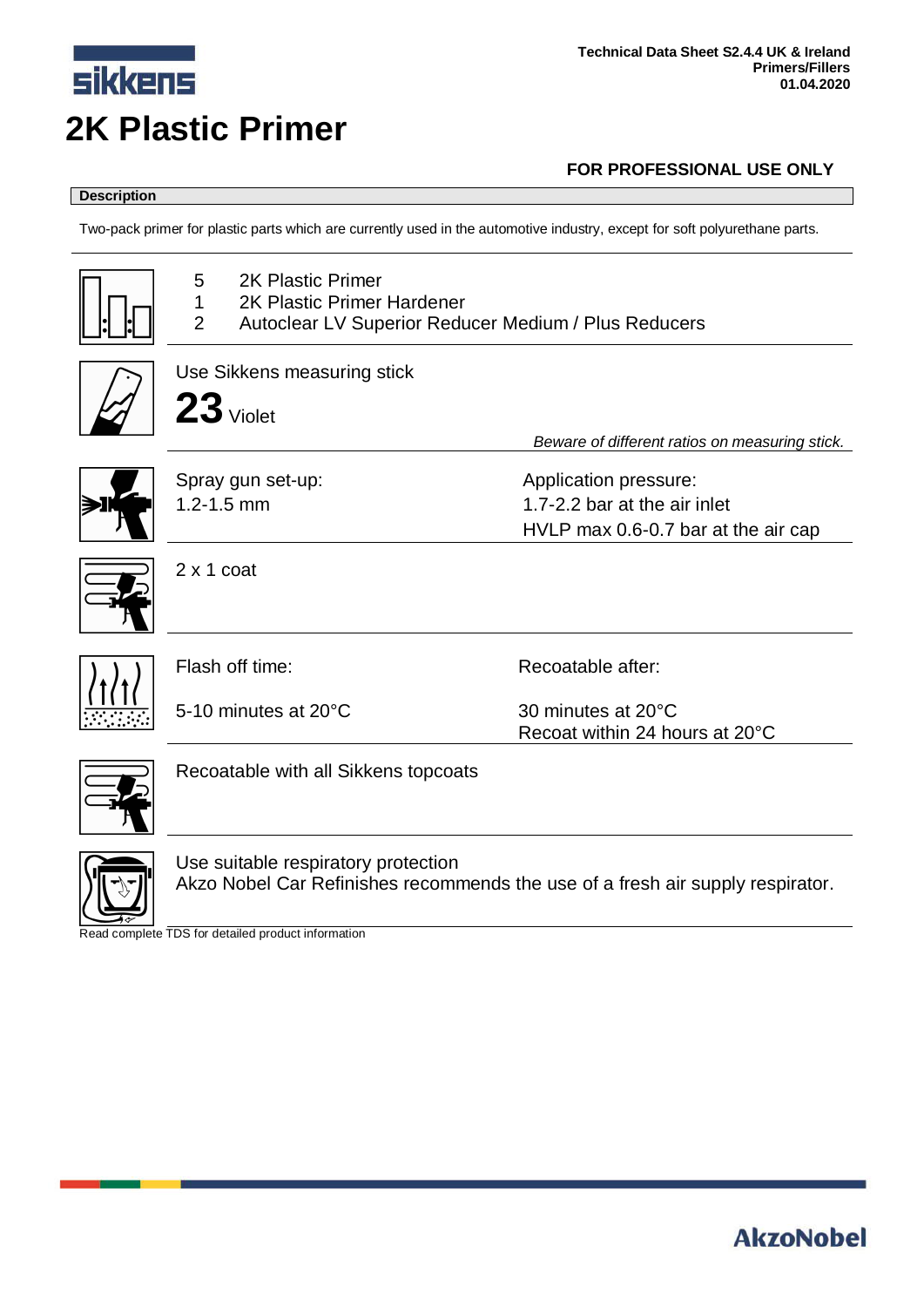

#### **Description**

Two-pack primer for plastic parts which are currently used in the automotive industry, except for soft polyurethane parts.

#### **Suitable substrates**

All thermoplastic car body parts available to date.

*Thorough preparation of thermoplastics made of PP (polypropylene) or PE (polyethylene) is necessary for optimum system properties.*

#### **Product and additives**

2K Plastic Primer

**Hardeners** 2K Plastic Primer Hardener

**Reducers** Autoclear LV Superior Reducer Medium Plus Reducers

# **Basic raw materials**

2K Plastic Primer: Epoxy resins 2K Plastic Primer Hardener: Amine resin

## **Surface preparation**



Remove contamination using the appropriate degreaser M700 – M200.

*Pre-clean the surface with warm water and detergent using a stiff brush if necessary to remove any traces of release agent from the surface, rinse sufficiently with clean water.*



## Virgin (untreated) thermoplastic part;

Thoroughly abrade all surfaces that are to be coated using Sikkens Blend Prep in combination with water. *Use a 3M VFN (Purple) abrasive pad on hard thermoplastics and a 3M UFN (Grey) abrasive pad in case of a flexible/soft thermoplastic part, rinse sufficiently with clean water after use.*

*For specific plastic part preparation procedures and detailed surface preparation see TDS S8.06.03a-b*



Painted thermoplastic part; Sanding; final dry sanding steps; P280 - P320 For spot repair sand the featheredge with P400



Remove contamination using the appropriate cleaner M700-M200.

*Where bodyfiller is exposed, avoid contact with water (e.g. waterborne degreaser).*

# **AkzoNobel**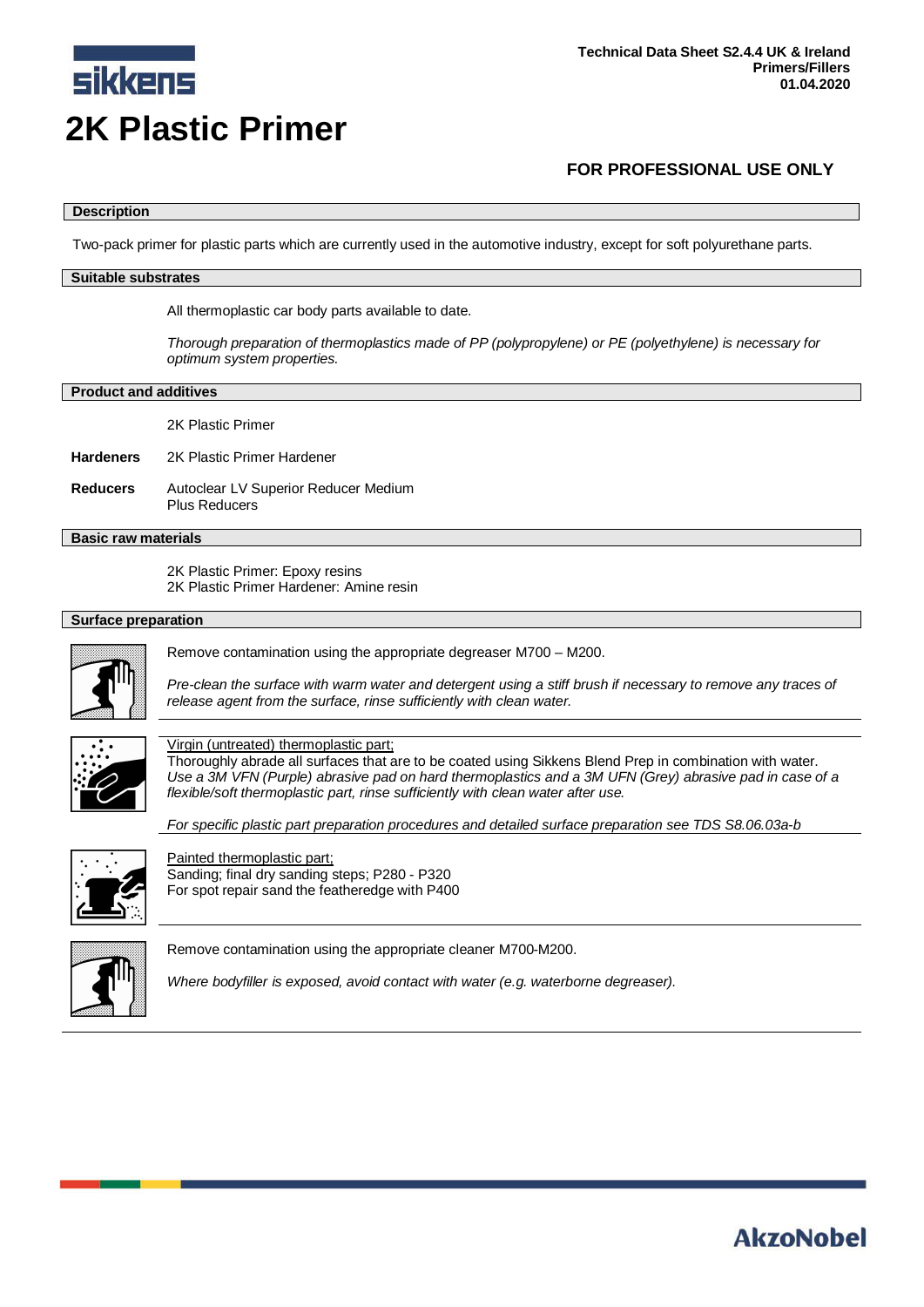

## **Stir before use**



Stir the 2K Plastic Primer thoroughly before mixing.

**Tinting**

If necessary, 2K Plastic Primer can be tinted with up to 10 parts by volume with; Autocryl Plus LV MM toners.

#### **Mixing**



**5** 2K Plastic Primer **1** 2K Plastic Primer Hardener **2** Autoclear LV Superior Reducer Medium / Plus Reducers

*Use measuring stick 23*

## **Viscosity**



15-17 seconds Din-cup 4 at 20°C

#### **Spray gun set-up / application pressure**

|    | Spray gun           | Fluid tip-set-up | <b>Application pressure</b>                                                   |
|----|---------------------|------------------|-------------------------------------------------------------------------------|
| אנ | <b>Gravity feed</b> | $1.2 - 1.5$ mm   | 1.7-2.2 bar at the spray gun air inlet<br>HVLP max 0.6-0.7 bar at the air cap |

**Pot-life**

8 hours at 20°C

**AkzoNobel** 

## **Application**



Apply two full flowing coats.

*Allow each coat to flash-off naturally until the surface is completely matt; do not force-dry by air support. Flash-off between the coats is dependent on ambient temperature, applied layer thickness and airflow.*

#### **Flash off time**



Allow for a flash off time of 5-10 minutes at 20°C between coats and 30 minutes at 20°C prior to topcoat application.

Apply the topcoat within 24 hours at 20°C *Should this maximum time be exceeded, abrade the surface with P500 dry or P1000 wet sanding paper or with 3M UFN (Grey) prior to the application of any primer/filler/surfacer or topcoat.*